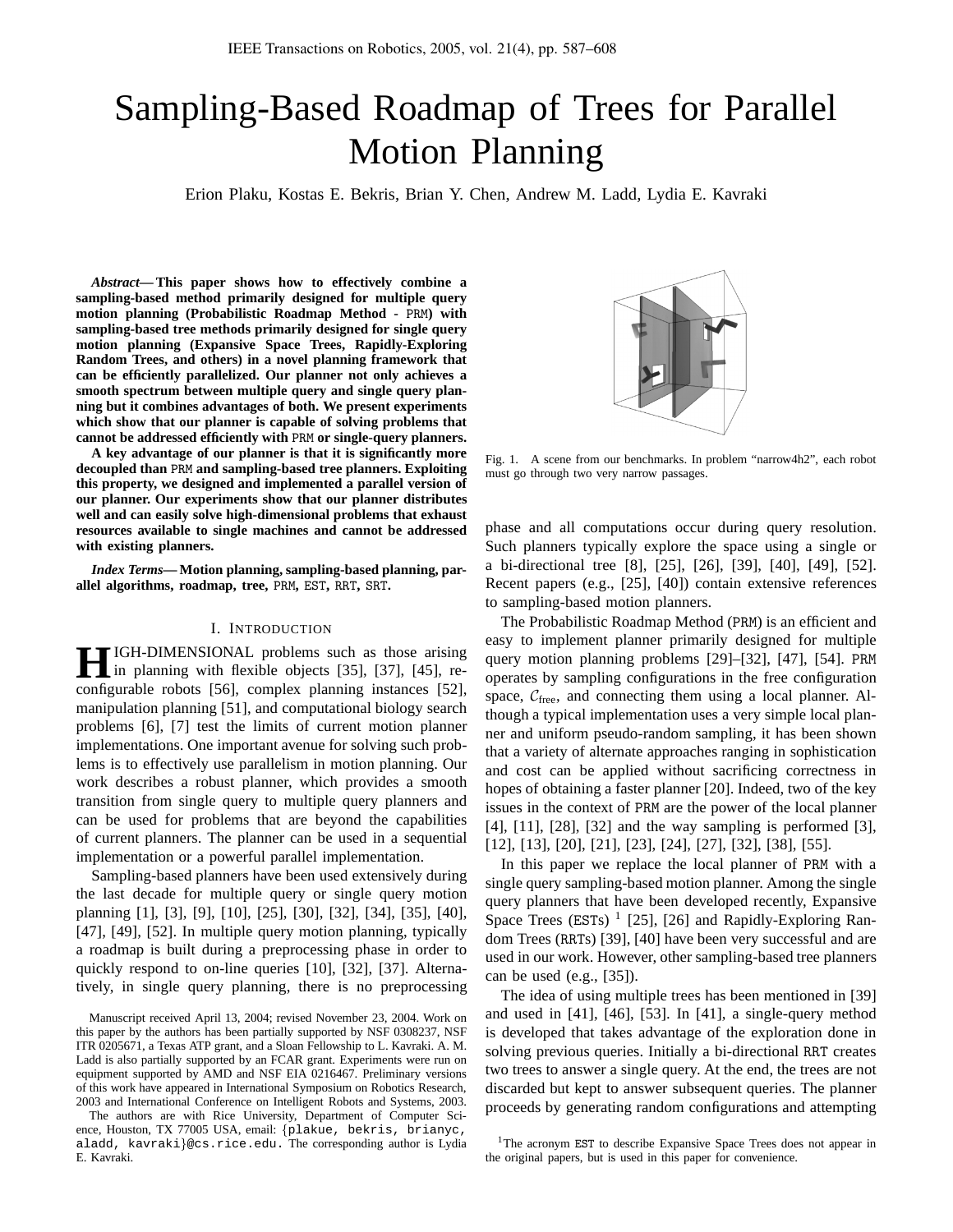to connect each new configuration to every tree created as a result of answering previous queries. In [46], a roadmap is initially constructed using PRM and then enhanced using RRTs to connect different connected components of the roadmap. The approach taken in [53] is for single-query planning. The method keeps some of the samples that the initial RRT could not connect to as possible roots from where to grow other trees. Attempts are made to connect neighboring roots together to form local trees or to connect the roots to already formed local trees and the trees rooted at the initial and goal configurations.

Our planner creates a roadmap of trees that integrates the global sampling properties of PRM with the local sampling properties of single query tree-based planners. Earlier versions of our planner [1], [9] were termed Probabilistic Roadmap of Trees (PRT), but as suggested in [13], [42], the probabilistic sampling could be replaced with other sampling schemes. To emphasize the importance of sampling, we name our planner Sampling-based Roadmap of Trees (SRT).

Our work is important in many respects. We propose an integration scheme that fully exploits successful sampling-based methods. Firstly, we obtain a planner which is faster than PRM and more robust than the tree planners that we used, namely ESTs and RRTs. SRT provides a smooth spectrum between single query and multiple query planning that combines the advantages of both. In our work, we take advantage of recent very effective sampling methods employed by ESTs and RRTs and provide a new sampling scheme for PRM. It should be noted that the proposed overall sampling of SRT is in the spirit of non-uniform sampling and refinement techniques used in earlier work of PRM. Secondly, the local exploration of the configuration space can be done independently by using tree planners such as ESTs and RRTs. This property makes SRT significantly more decoupled than PRM and tree planners such as ESTs and RRTs and allows for an efficient parallelization. Although many subroutines of PRM can be run effectively in a highly distributed fashion, efficient coordination of various processing resources requires significant additional algorithmic design. By increasing the power of the local planner and by using more complex milestones, SRT can distribute its computation almost evenly among processors, requires little communication, and allows us to solve very high-dimensional problems and problems that exceed the resources available to the sequential implementation.

This paper presents experiments with up to 72 degrees of freedom (DOFs) where SRT obtains a solution at a fraction of the running time needed by PRM, EST, or RRT. Fig. 1 shows an example with 24-DOFs. We were able to obtain nearly linear speedup for parallel SRT. As with other motion planners, generalizations of SRT to many other kinematic planning problems are straightforward and the use of RRTs and ESTs as subroutines gives a natural way to extend the planner to kinodynamic planning instances [18], [25], [40].

In section II we describe the SRT algorithm. Section III describes the parallelization of the SRT algorithm. In section IV we describe the experimental setup, the set of benchmarks used to test the efficiency of our planner, and the results obtained. We conclude in section V with a discussion on SRT and possibilities for future work.

TABLE I SAMPLING-BASED ROADMAP OF TREES (SRT) ALGORITHM.

|     | <b>Input:</b> K, number of milestones.<br><b>Output:</b> A roadmap $G_T = (V_T, E_T)$ .                              |
|-----|----------------------------------------------------------------------------------------------------------------------|
|     | 1: $V_T \leftarrow \emptyset$ , $E_T \leftarrow \emptyset$ , $Q \leftarrow \emptyset$ , $E_C \leftarrow \emptyset$ . |
|     | 2: while $ V_T  < K$ do                                                                                              |
|     | 3: $T \leftarrow$ build tree rooted at a collision-free random config.                                               |
|     | 4: $V_T \leftarrow V_T \cup \{T\}.$                                                                                  |
|     | 5: $Q \leftarrow Q \cup \{q_T\}$ , where $q_T$ is the representative of T.                                           |
|     | 6: for all $T \in V_T$ do                                                                                            |
| 7:  | $S_{\text{close}} \leftarrow$ a set of $n_c$ closest $q_{T'} \in Q$ to $q_T$ .                                       |
| 8:  | $S_{\text{rand}} \leftarrow$ a set of $n_r$ random $q_{T'} \in Q$ to $q_T$ .                                         |
| 9:  | $E_C \leftarrow E_C \cup \{(T, T'): q_{T'} \in S_{\text{close}} \cup S_{\text{rand}}\}.$                             |
|     | 10: for all $(T_1, T_2) \in E_C$ do                                                                                  |
| 11: | if not CONNECTED $(T_1, T_2)$ and CONNECT $(T_1, T_2)$ then                                                          |
|     | $E_T \leftarrow E_T \cup \{(T_1, T_2)\}.$<br>12:                                                                     |

# II. SRT PLANNER

SRT constructs a roadmap aimed at capturing the connectivity of  $C_{\text{free}}$  and then uses the roadmap to answer multiple queries [1], [9]. SRT is designed primarily as a multiple query planner, but it should be noted that it is most effective for difficult planning problems, as our experiments in section IV suggest. For such problems, there is no clear distinction between single versus multiple query methods.

The nodes of the roadmap are not single configurations but trees, which are referred to as milestones. Connections between milestones are computed by sampling-based tree planners. The tree planners that we have used are RRTs [39], [40] and ESTs [25], [26]. The pseudocode for SRT is in Table I.

A roadmap is an undirected graph  $G = (V, E)$  over a finite set of configurations  $V \subset \mathcal{C}_{\text{free}}$  and each edge  $(q', q'') \in E$ represents a local path from  $q'$  to  $q''$ . The undirected graph  $G_T = (V_T, E_T)$  is an induced subgraph of the roadmap which is defined by partitioning G into a set of trees  $T_1, \ldots, T_K$  and contracting them into the vertices of  $G_T$ . In other words,  $V_T =$  ${T_1, \ldots, T_K}$  and  $(T_i, T_j) \in E_T$  if there exist configurations  $q_i \in T_i$  and  $q_j \in T_j$  are connected by a local path. As shown in Table I, the roadmap construction proceeds in three stages: milestone computation (lines 1–5), edge selection (lines 6–9), and edge computation (lines 10–12).

#### *A. Milestone Computation*

In SRT, the trees of the roadmap  $G_T$  are computed by sampling their roots uniformly at random in  $C_{\text{free}}$  and then using a sampling-based tree planner to explore the region around the root configuration. If the initial,  $q_{\text{init}}$ , and the goal,  $q_{\text{goal}}$ , configurations of a query are known in advance, they should be used as roots to make SRT even more efficient. Each tree  $T$  is incrementally extended, where at each iteration a new random configuration,  $q_{\text{rand}}$ , is generated and a local planner, e.g., straight-line planner, attempts to connect some configuration  $q \in T$  to  $q_{\text{rand}}$ . If the local planner succeeds, then the configuration  $q_{\text{rand}}$  and the edge  $(q, q_{\text{rand}})$  are added to  $T$  (see [25], [40]).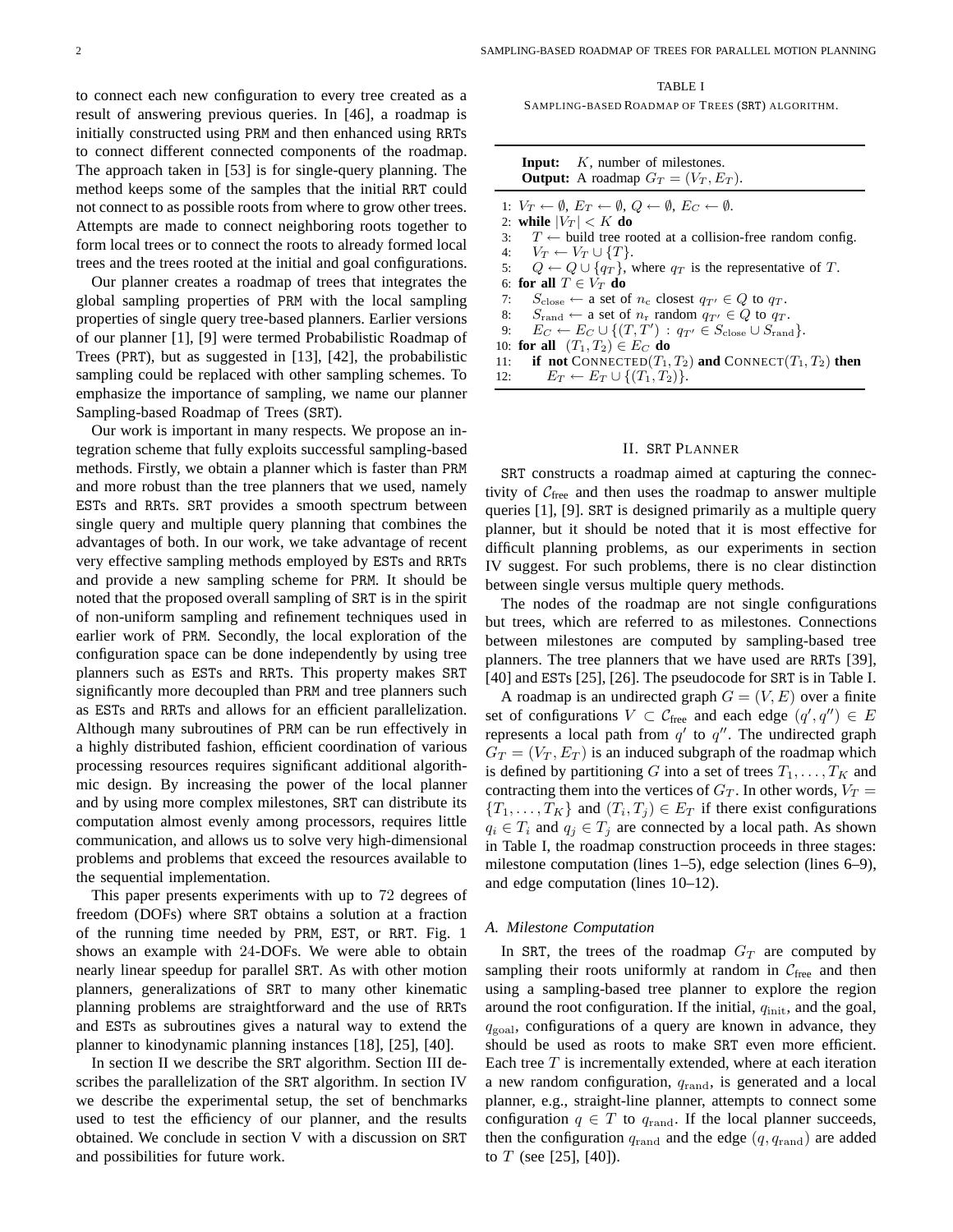#### *B. Edge Selection*

Each tree  $T$  defines a representative configuration  $q_T$  which is computed as an aggregate of the configurations in  $T$ . Our implementation uses the centroid. If  $Q = \{q_{T_1}, \ldots, q_{T_K}\}\)$  is the set of representatives, then for each  $q_{T_i} \in Q$ , we determine  $n_c$  closest and  $n_r$  random representatives  $q_{T_j}$  and add each  $(T_i, T_j)$  to the graph of candidate edges  $G_C = (V_T, E_C)$ . A distance metric defines closeness and the closest neighbors are found using kd-trees [17]. Random neighbors are used to offset any problems with the distance metric.

#### *C. Connected Component Heuristic*

The objective of our planner is to determine the existence of a path. To this end, we avoid computing candidate edges that would create cycles. Since a query would never succeed due to an edge that is part of a cycle, it is indeed sensible not to consume time and space computing and storing such edges. In some cases, however, the absence of cycles may lead the query phase to construct unnecessarily long paths. This drawback can be mitigated by applying post-processing techniques, such as smoothing, on the resulting path.

## *D. Edge Computation*

Candidate edges are computed by a sampling-based tree planner. For each candidate edge  $(T_i, T_j)$ ,  $n_p$  close pairs of configurations of  $T_i$  and  $T_j$  are quickly checked with a fast local planner. Equally spaced points along the straight line between two configurations are tested for collision using bisection, which increases the chances of quick rejection of paths in collision [20]. If any local path is found, no further computation takes place. Otherwise, a more complex treeconnection algorithm is executed, e.g., bi-directional RRT or EST. During the tree connection, additional configurations are typically added to the trees  $T_i$  and  $T_j$ . If the tree-planner is successful, the edge  $(T_i, T_j)$  is added to  $E_T$  and the graph components to which  $T_i$  and  $T_j$  belong are merged into one.

### *E. Queries*

Queries are solved by connecting  $q_{\text{init}}$  and  $q_{\text{goal}}$  to the roadmap and proceeding by graph search. Two trees,  $T_{\text{init}}$  and  $T_{\text{goal}}$  rooted at  $q_{\text{init}}$  and  $q_{\text{goal}}$ , respectively, are grown for few iterations and added to the roadmap. Neighbors of  $T_{\text{init}}$  and  $T_{\text{goal}}$ , denoted  $S_{\text{init}}$  and  $S_{\text{goal}}$ , respectively, are computed as a union of  $n_c$  closest and  $n_r$  random milestones. The treeconnection algorithm alternates between attempts to connect  $T_{\text{init}}$  to each milestone in  $S_{\text{init}}$  and  $T_{\text{goal}}$  to each milestone in  $S_{\text{goal}}$ . A path is found if at any point  $T_{\text{init}}$  and  $T_{\text{goal}}$  lie on the same connected component of the roadmap. The quality of the path is improved by applying path smoothing.

## *F. Parameters*

SRT has several parameters which we now summarize: K, the number of milestones used in the construction of the roadmap;  $m$ , the number of configurations used in the generation of a milestone;  $n_c$ , the number of closest neighbor

TABLE II OTHER PLANNERS AS INSTANCES OF SRT.

|            |     | $\boldsymbol{m}$ | $n_{c}$ | $n_{r}$ | $n_{\rm p}$ | $n_{\rm i}$ |
|------------|-----|------------------|---------|---------|-------------|-------------|
| PRM        | any |                  | any     | any     |             |             |
| <b>RRT</b> |     |                  |         |         |             | any         |
| EST        |     |                  |         |         |             | any         |

milestones;  $n_r$ , the number of random neighbor milestones;  $n_{\rm p}$ , the number of close pairs to check with a straight-line planner before running the tree-connection algorithm;  $n_i$ , the number of iterations to run the tree-connection algorithm.

A nice feature of SRT is that by setting these parameters differently, SRT can behave exactly as PRM, RRT, or EST as illustrated in Table II.

#### III. PARALLEL SRT PLANNER

High-dimensional problems arising from complex robotic systems test the limits of current motion planners and require the development of efficient parallelized motion planners that take full advantage of all the available resources. Despite the need for fast solutions for such problems, little work exists on parallel motion planners, especially when contrasted with the work on sequential motion planners. In [43], a parallel algorithm for 6-DOFs manipulators is developed based on the property that the configuration space obstacle for a union of objects is the union of the configuration space obstacle of the individual objects. In [15], [16], a parallel version of the randomized path planner [8] is proposed that uses the OR paradigm, i.e., different processors compute the same algorithm and as soon as a solution is found, the computation stops. The work in [22] discretizes and then decomposes the configuration space into hypercubes and cyclically assigns the exploration of the hypercubes to the available processors. The method is impracticable for high-dimensional problems due to the discretization of the configuration space. The works in [5] and [14] focus on embarrassingly parallel algorithms for PRM and RRT, respectively, which avoid any interprocess communication and in the context of PRM and RRT are limited to memory-shared systems.

In this section, we describe the design and implementation of a parallel version of SRT designed for solving very highdimensional problems that exceed the resources available to single machines and that cannot be efficiently addressed with existing planners. The efficiency of our parallel planner stems from its hierarchical structure that allows the division of computation into large blocks. Our algorithm can be applied to memory-shared or message-passing systems. The description of the algorithm is in terms of message-passing systems.

## *A. Data and Control Flow Dependencies*

Before relating the details, we discuss data and control flow dependency in each stage of the SRT algorithm. During milestone computation, there are no dependencies. Each milestone can be processed in parallel. Additional parallelization is stymied by the sampling scheme we use to generate milestones and would be considerably more involved. Random edge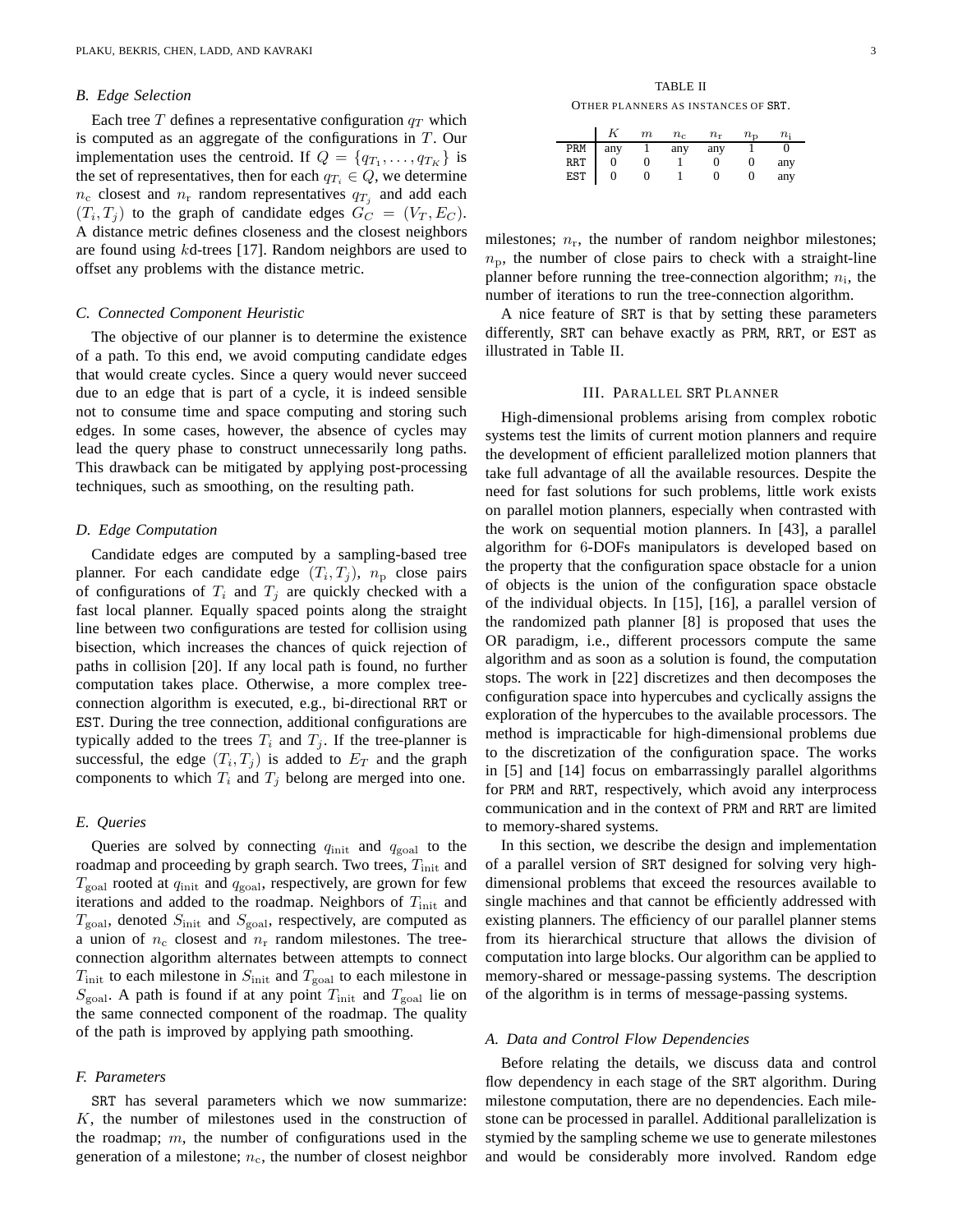selection can be done in parallel; however, the distribution of the closest edge selection is more difficult since it requires the construction of a search structure that depends on the representatives of the milestones. Finally, edge computations are not entirely independent of each-other. Since milestones can change after an edge computation as a result of adding new configurations to the milestones and since computing an edge requires direct knowledge of both milestones, the edge computations cannot be efficiently parallelized without some effort. Furthermore, computation pruning due to component analysis (see section II-C) entails control flow dependencies throughout the computation of the edges. Our experiments with the sequential implementation revealed that the bulk of the run time occurs in milestone and edge computation.

#### *B. Computation of Parallel* SRT

We have chosen a scheduler–processor architecture for our parallel implementation. The processors are responsible for milestone and edge computations. The scheduler arbitrates milestone ownership, handles edge selection, assigns edge candidates to processors, and manages the connected component data structure. Parallel SRT is described in Table III.

*1) Milestone Computation:* The milestone computation is described in Table III under COMPUTE MILESTONES. Each processor  $P_i$  computes a set  $T_{P_i}$  of milestones and sends to the scheduler their representatives until  $K$  milestones have been computed. The set  $T_{P_i}$  is owned by  $P_i$  and stored locally in  $P_i$ , while the set of the representatives is stored in the scheduler. The communication during this stage is limited, non-blocking, and occurs only between the scheduler and the processors. The scheduler maintains a map  $\sigma$ , such that  $\sigma(k) = P_i$ , if the k-th milestone representative is sent to the scheduler by  $P_i$ .

*2) Edge Selection:* The scheduler computes the graph  $G_C = (V_T, E_C)$  of candidate edges as described in the sequential case Table I. There is no parallelization of this stage since it is only 1–2% of the total computation time and requires complex search structures. Each set  $T_{P_i}$  induces a subgraph  $L_{P_i} = (T_{P_i}, E_{P_i})$  of  $G_C$  referred to as the local graph. Since each milestone of  $L_{P_i}$  is owned by and stored locally in  $P_i$ , computation of the edges of  $L_{P_i}$  requires no communication.

*3) Edge Computation:* The edge computation is described in Table III under COMPUTE EDGES. For each processor  $P_i$ , the scheduler selects an edge  $e_i = (T', T'')$  uniformly at random from  $L_{P_i}$ , deletes  $e_i$  from  $G_C$  and  $L_{P_i}$ , and assigns the computation of  $e_i$  to  $P_i$ . The scheduler sends to  $P_i$  the indices of the two milestones  $T'$  and  $T''$ . In response,  $P_i$ runs the tree-connection algorithm on  $T'$  and  $T''$  and if the connection is successful, it sends to the scheduler the indices of two configurations  $q' \in T'$  and  $q'' \in T''$  that are connected by a local path. In that case, the scheduler adds  $e_i$  to  $G_T$  and all edges  $(T_i, T_j) \in G_C$  such that  $T_i$  and  $T_j$  lie in the same connected component of  $G_T$  are deleted from  $G_C$  as they will not change the connected component structure of  $G_T$ . The above steps are repeated until there are no more edges in  $G_C$ . At each step, certain  $L_{P_i}$ 's may be empty due to edge deletions and cause some of the processors, say  $P_1, \ldots, P_\ell$ , to become idle. Our implementation handles this situation by repartitioning the milestones owned by these processors.

*4) Partition Computation:* The partitioning is described in Table III under COMPUTE PARTITIONS. Given the graph  $G_C$ , the problem of finding "good" partitions is formulated as an optimization problem: determine a partition  $T_{P_1}, \ldots, T_{P_\ell}$ of the milestones that maximizes  $\sum_{i=1}^{\ell} |E_C \cap E_{P_i}|$ . This is an instance of the graph partition into  $\ell$  parts problem which is known to be NP-hard for  $\ell > 2$ . Graph partition problems, however, arise in many computational tasks, notably in distributed computing, and effective heuristic approaches have been found [44]. We use the classical Kernighan-Lin algorithm [33] which is a greedy local optimization approach. Once the partitions are computed, they must be assigned to the processors in such a way that the number of milestones that need to be exchanged is minimized. This is an instance of the maximum bipartite matching problem and can be solved efficiently with the Hungarian algorithm [48].

The scheduler recomputes the map  $\sigma$  so that it reflects the changes due to partitioning and the assignment operation. Denote the updated map by  $\sigma'$ , i.e.,  $\sigma'(k) = P_i$  if the kth milestone is assigned to  $P_i$ . Then the scheduler sends the updated map to all the processors involved in the partitioning. Processors are now responsible for implementing the partitioning and the assignment operation. In particular,  $P_i$  needs to send the k-th milestone to  $P_j$  if  $\sigma(k) = P_i$  and  $\sigma'(k) =$  $P_j$ , and  $P_i$  needs to receive the k-th milestone from  $P_j$  if  $\sigma(k) = P_j$  and  $\sigma'(k) = P_i$ . The communication between  $P_i$ and  $P_j$  is non-blocking. Each processor posts the requests for its send and receive operations and continues immediately with edge computations. The communication becomes blocking only if computing a particular edge  $e = (T', T'')$  requires the completion of one or two receive operations on  $T'$  or  $T''$ .

## IV. EXPERIMENTS AND RESULTS

The experiments in this paper were chosen for two purposes: to test SRT on problems that cannot be efficiently solved by PRM and single-query planners and to evaluate the performance of the parallel SRT compared to the sequential implementation. In this way, we hope to gain insight on the difficult and largely unsolved problem of sampling schemes for motion planning. It must be noted that the authors made an effort to choose difficult benchmarks and representative problems given the limited amount of space that can be devoted to experimental setup. This task is particularly difficult due to the absence of benchmark sets for path planning.

#### *A. Benchmarks*

We ran our experiments on a set of benchmarks chosen to vary in type and in difficulty. An illustration of our benchmarks can be found in Fig. 1 and Fig. 2.

Problem "narrow4h2" consists of four non-convex parts (robots) that must wiggle their way through two small holes as they exchange places from one side of a wall (obstacle) to the other side of a second wall (obstacle), as shown in Fig. 1. This benchmark tests how SRT handles narrow-passage problems, which are known to be difficult for RRT, EST, and PRM.

Problems "narrow6" and "narrow8" are similar to "narrow4h2", except they have six and eight non-convex parts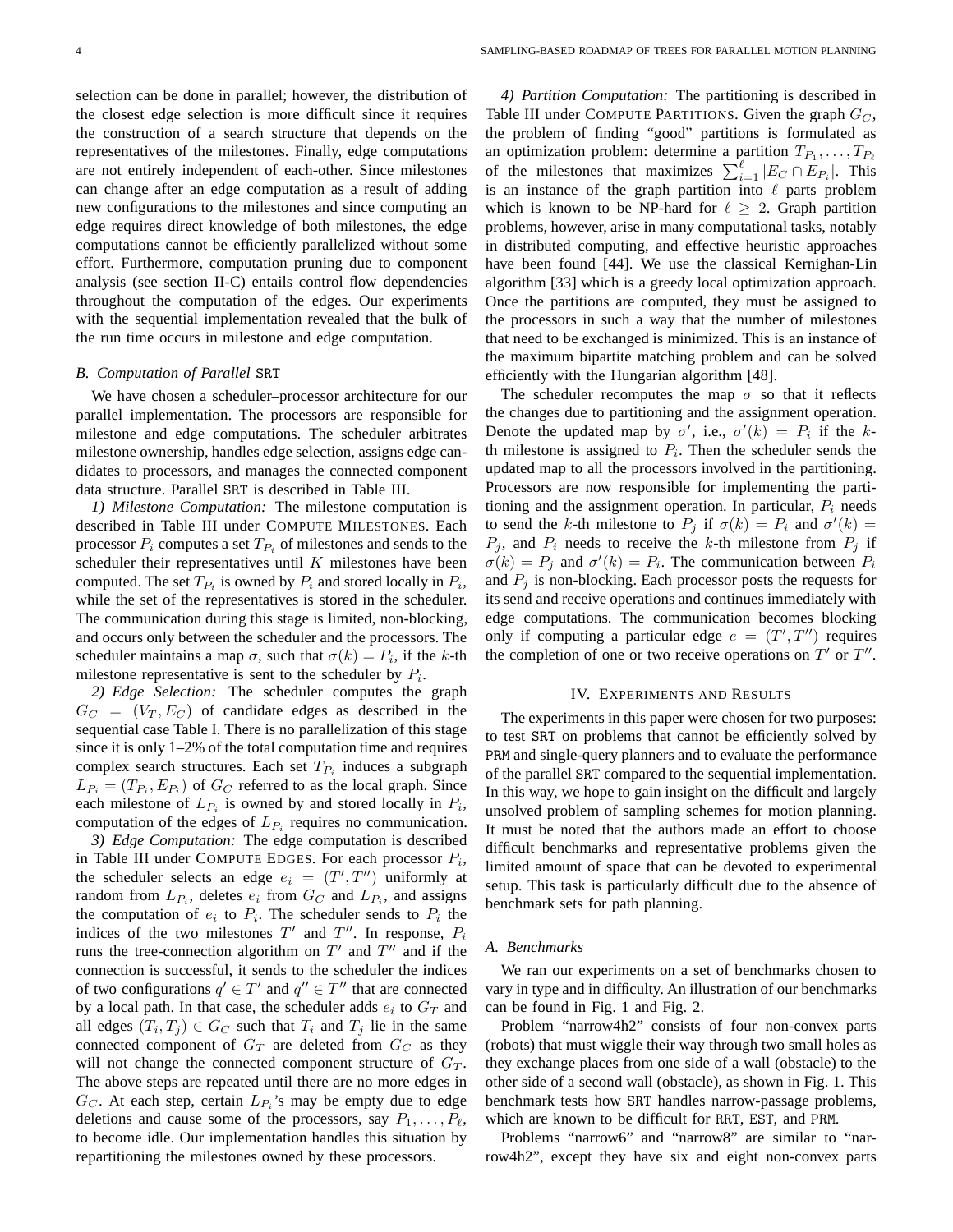TABLE III PARALLEL SAMPLING-BASED ROADMAP OF TREES (SRT) ALGORITHM.

| <b>Scheduler</b>                                                                                                                                                                                                                                                                                                                                                                                                                                                                                                                                                                                                                                                                                       |                                     | <b>Processor</b> $P_i$                                                                                                                                                                                                                                                                                                                                                                                                                                                                                                                                                                                                                        |
|--------------------------------------------------------------------------------------------------------------------------------------------------------------------------------------------------------------------------------------------------------------------------------------------------------------------------------------------------------------------------------------------------------------------------------------------------------------------------------------------------------------------------------------------------------------------------------------------------------------------------------------------------------------------------------------------------------|-------------------------------------|-----------------------------------------------------------------------------------------------------------------------------------------------------------------------------------------------------------------------------------------------------------------------------------------------------------------------------------------------------------------------------------------------------------------------------------------------------------------------------------------------------------------------------------------------------------------------------------------------------------------------------------------------|
| 1: INVOKE COMPUTE MILESTONES.<br>2: INVOKE COMPUTE EDGES.                                                                                                                                                                                                                                                                                                                                                                                                                                                                                                                                                                                                                                              | PARALLEL SRT                        | 1: INVOKE COMPUTE MILESTONES.<br>2: INVOKE COMPUTE EDGES.                                                                                                                                                                                                                                                                                                                                                                                                                                                                                                                                                                                     |
| 1: $Q \leftarrow \emptyset$ , $i \leftarrow 0$ .<br>2: while $i < K$ do<br>Wait for some $q_T$ to arrive.<br>3:<br>$Q \leftarrow Q \cup \{q_T\}; i \leftarrow i+1.$<br>4:<br>5: Broadcast finish to processors.                                                                                                                                                                                                                                                                                                                                                                                                                                                                                        | <b>COMPUTE</b><br><b>MILESTONES</b> | 1: $T_{P_i} \leftarrow \emptyset$ .<br>2: Post request for message from scheduler.<br>3: while finish has not been received do<br>$T \leftarrow$ generate a milestone; $T_{P_i} \leftarrow T_{P_i} \cup \{T\}.$<br>4:<br>Send representative $q_T$ to the scheduler.<br>5:                                                                                                                                                                                                                                                                                                                                                                    |
| 1: $G_C = (V_T, E_C) \leftarrow$ graph of candidate edges.<br>2: $L_{P_i} = (V_i, E_i) \leftarrow$ local graph, for all $P_i$ .<br>3: $W = \{P_1, \ldots, P_n\}.$<br>4: while unprocessed edges remain in $G_C$ do<br><b>INVOKE COMPUTE PARTITIONS.</b><br>5:<br>for i: $P_i \in W$ and $ E_i  > 0$ do<br>6:<br>$e_i \leftarrow$ randomly selected from $E_i$ ; send $e_i$ to $P_i$<br>7:<br>$E_i \leftarrow E_i - \{e_i\}; \ \ W \leftarrow W - \{P_i\}.$<br>8:<br><b>if</b> computed edges have arrived <b>then</b><br>9:<br>$W \leftarrow W \cup \{P_i : P_i \text{ computed } e_i\}.$<br>10:<br>Update connected components, $G_C$ and $L_{P_i}$ 's.<br>11:<br>12: Broadcast finish to processors. | <b>COMPUTE</b><br><b>EDGES</b>      | 1: Post request for message from scheduler.<br>2: while $f\text{inish}$ has not been received $d\theta$<br>while no message has been received <b>do</b><br>3:<br>Complete a pending send operation.<br>4:<br>Complete a pending receive operation.<br>5:<br><b>if</b> partition message has been received <b>then</b><br>6:<br><b>INVOKE COMPUTE PARTITIONS.</b><br>7:<br>if $e_i = (v_1, v_2)$ has been received then<br>8:<br>9:<br>Complete pending receives (if any) on $T_{v_1}$ , $T_{v_2}$ .<br>Try to connect $T_{v_1}$ and $T_{v_2}$ .<br>10:<br>Send result to scheduler.<br>11:<br>12:<br>Post request for message from scheduler. |
| 1: $S = \{P_i : E_i = \emptyset\}.$<br>2: Compute $G_C' = (V_S, E_S)$ , where $V_S = \bigcup_{P \in S} V_P$<br>and $E_S = \{(v_1, v_2) \in E : v_1, v_2 \in V_S\}.$<br>3:<br>4: Partition $G'_C$ into $L_{P_i}$ 's for $P_i \in S$ .<br>5: for i: $P_i \in S$ do<br>$\sigma(v) \leftarrow P_i$ for all $v \in V_{P_i}$ .<br>7: Send $\sigma$ to $P_i$ for all $P_i \in S$ .                                                                                                                                                                                                                                                                                                                            | <b>COMPUTE</b><br><b>PARTITIONS</b> | 1: Complete all pending send/receive operations.<br>2: Receive $\sigma$ from server.<br>3: for $i = 1$ to K do<br>if $T_i \in T_{P_i}$ and $P_i \neq \sigma(i)$ then<br>4:<br>Post request to send $T_i$ to $\sigma(i)$ .<br>5:<br>if $T_i \notin T_{P_i}$ and $P_i = \sigma(i)$ then<br>6:<br>7:<br>Post request to receive $T_i$ from $\sigma(i)$ .                                                                                                                                                                                                                                                                                         |

(robots), respectively, and a single wall (obstacle) with a small square hole in it. These benchmarks test how efficiently motion planners solve high-dimensional narrow-passage problems.

Problem "pentomino" [2] consists of twelve pieces (robots) filling a  $3 \times 4 \times 5$  box, as shown in Fig. 2(a). The objective is to disassemble the initial configuration by moving each piece an arbitrary distance away from all the other pieces. This benchmark tests the efficiency of motion planners in solving high-dimensional problems in uncluttered environments.

Problems "tunnel1" and "tunnel2" consist of one and two non-convex parts (robots), respectively, that must go through a long and narrow tunnel (obstacle), as shown in Fig. 2(b). These benchmarks further test how efficiently motion planners solve narrow-passage problems.

Problems "fence1", "fence2", and "fence4" consist of one, two, and four non-convex parts (robots), respectively, placed in a box split by a regular fence-like wall (obstacle), as shown in Fig. 2(c). Each robot must go from one side of the fence to the opposite side. These benchmarks test how efficiently SRT solves problems which its building blocks cannot solve efficiently. Using benchmarks with different number of robots also tests the efficiency of the motion planner as the number of DOFs increases.

Problem "combo1" consists of a single non-convex part (robot) that must go through a fence (obstacle) and then

through a long and narrow tunnel (obstacle), as shown in Fig. 2(d). This benchmark combines the "fence" and "tunnel" benchmarks in order to test the efficiency of SRT in solving problems which are known to be difficult for PRM, RRT, and EST. The holes in the fence have different dimensions to further highlight the opportunistic nature of RRT and EST and increase their likelihood of failure by making some of the holes so small that the robot cannot wiggle its way through. The tunnel is also narrow, barely allowing the robot to move through it, making it difficult for PRM with uniform sampling to generate many configurations inside the tunnel.

Problem "rooms1" consists of four rooms forming a  $2 \times 2$ grid, as shown in Fig. 2(e). Every pair of rooms is separated by fences (obstacles), except the first and the fourth ones, which are separated by a wall (obstacle). The objective is to move one non-convex part (robot) from the first room to the fourth room. Problem "rooms2" is similar except it has two robots. As the "fence" benchmarks, the "rooms" benchmarks further test the efficiency of SRT in solving problems which its building blocks cannot solve easily.

Problems "random4" and "random-chain" consist of four non-convex parts (robots) and a 12-DOFs articulated arm (robot), respectively, in a box filled with random polyhedral objects (obstacles), as shown in Fig. 2(f). These benchmarks test how efficient motion planners are in solving problems with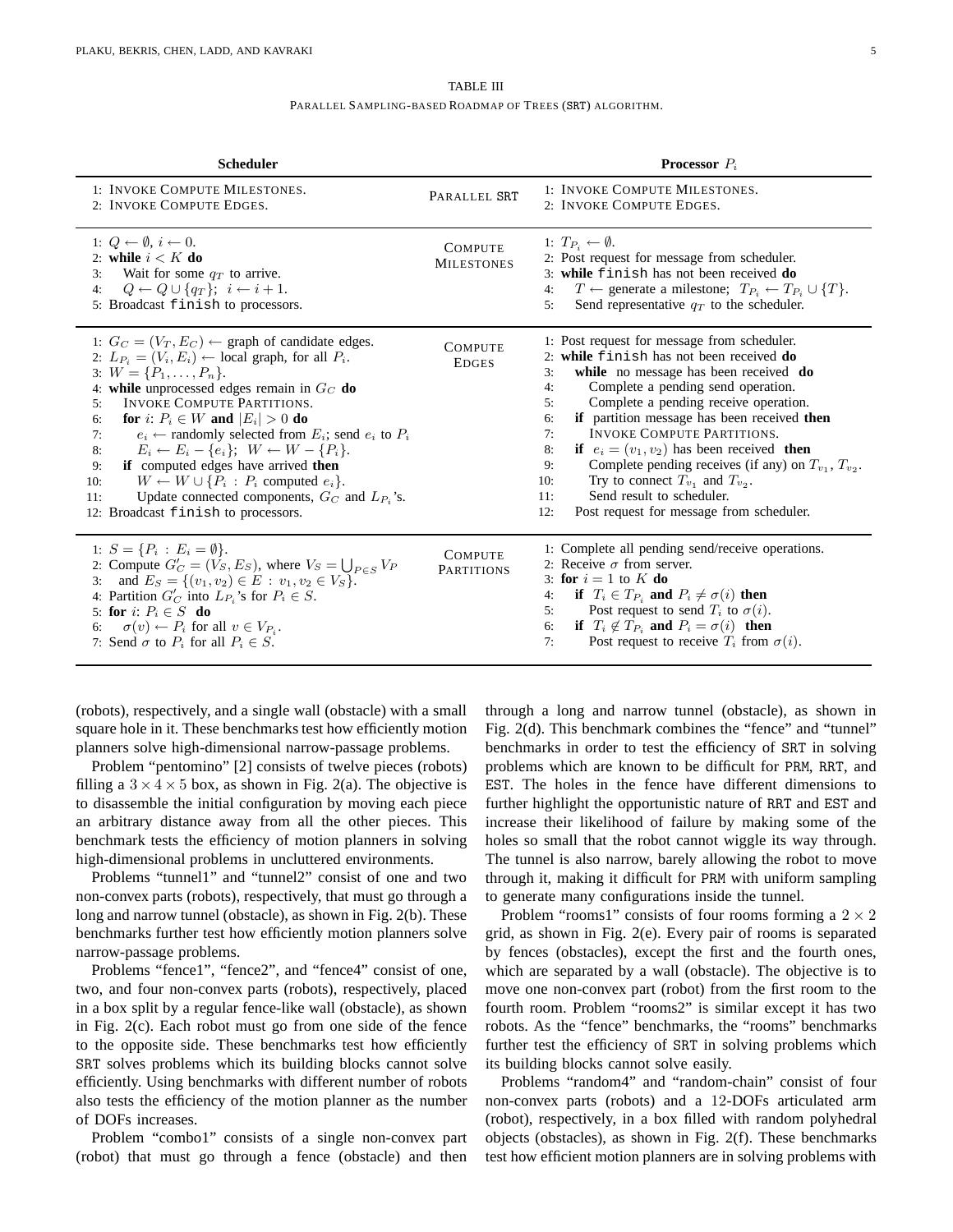

Fig. 2. Path planning problems.

cluttered environments and a high number of collision checks. Problem "puma-bars" consists of a 6R articulated limb (robot) similar to a Puma560 surrounded by several vertical bars (obstacles), as shown in Fig. 2(g). The movements of the puma robot are severely constrained making it difficult to solve any queries. This benchmark tests how well SRT distributes its

computation for problems that require long computation times.

## *B. Motion Planning for Multiple Robots*

In our experiments, we considered multiple non-convex, rigid bodies and multiple open kinematic chains operating in a three dimensional workspace with rigid, non-convex static obstacles. As with other motion planners, generalizations to many other kinematic planning problems are straightforward and the use of RRTs and ESTs as subroutines gives a natural way to extend SRT to kinodynamic planning instances [18], [25], [40]. We applied several optimizations to the multi-robot case for rigid bodies and open kinematic chains that involved heuristic replanning of robots in collision [1], [9].

# *C. Hardware and Software Setup*

The implementation was carried out in ANSI  $C/C++$  using the GNU compilers and libraries. Additionally, we made use of the SWIFT++ collision detection library [19], the MPICH/MPI for communication and OpenGL for visualization. The processing nodes consisted of eleven dual AMD Athlon 1900MPs with one gigabyte of memory each. The scheduler node was an AMD Athlon 1800XP with 500 megabytes of memory. The network topology was switched 100Mbps for the processing nodes with a 1Gbps backbone to the scheduler node. All of the nodes ran Debian Linux with kernel 2.4.21.

#### *D. Sampling Methods*

In our experiments, we used sampling-based motion planners. There is extensive research on how sampling should be done, especially in the context of PRM. In the original formulation of PRM [32], uniform random sampling is employed. In recent years, other sampling methods have been developed that attempt to improve the performance of the motion planners [3], [12], [13], [21], [23], [24], [27], [55], especially in the presence of narrow passages. We expect that any sampling method that improves PRM, RRT, or EST, would also improve SRT, since PRM, RRT, and EST are the building blocks of SRT. Furthermore, SRT retains the global sampling property of PRM and uses it to offer to RRT and EST more opportunities to explore different parts of the configuration space.

A comprehensive testing with all available sampling methods is just not possible, given the space restrictions of this paper. In our experiments, we compare the performance of SRT to PRM, RRT, and EST using several sampling methods. The results of our experiments indicate that any sampling method that improves the performance of the building blocks of SRT, also improves the performance of the overall SRT.

In addition to the uniform random sampling [32], we present experiments where gaussian [12], bridge [27], and two variants of obstacle-based [3] sampling, denoted obstacle1 and obstacle2, are used. A summarized description of many of these methods can be found in [12].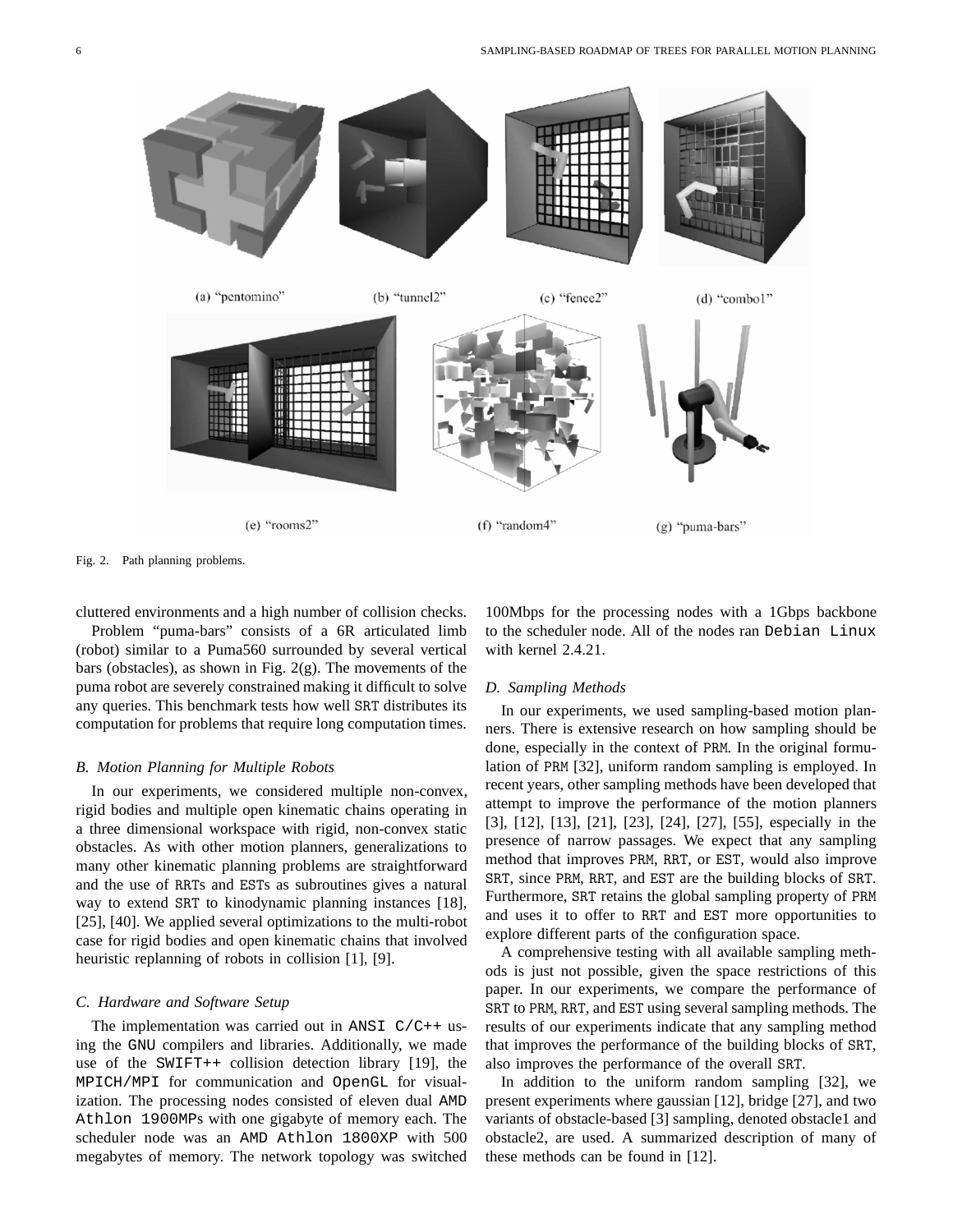TABLE IV PARAMETER SETTING FOR SRT.

| K                                                                                                                                                                                                                                                 | $m$ $n_c$ $n_r$ $n_p$ $n_i$ |  |       |
|---------------------------------------------------------------------------------------------------------------------------------------------------------------------------------------------------------------------------------------------------|-----------------------------|--|-------|
| $cat1$ 400-500                                                                                                                                                                                                                                    | 10-50 7-10 4-6 15-25        |  | 25-35 |
|                                                                                                                                                                                                                                                   |                             |  |       |
| $\begin{array}{c cccccccc} ca12 & 750\text{-}1000 & 50\text{-}100 & 12\text{-}15 & 6\text{-}9 & 25\text{-}35 & 40\text{-}70 \\ ca13 & 1500\text{-}2000 & 100\text{-}150 & 15\text{-}18 & 8\text{-}10 & 50\text{-}60 & 100\text{-}125 \end{array}$ |                             |  |       |

## *E. Parameter Setting*

Through extensive experimentation on many different benchmarks, we have found three different categories of parameter values that yield good performance for SRT on *cat1*, *cat2* and *cat3* benchmarks, as indicated in Table IV. The performance of SRT on these categories depends more on the number of milestones,  $K$ , and the number of configurations per milestone,  $m$ , than it does on the values of the other parameters. That is, for the parameters  $n_c$ ,  $n_r$ ,  $n_p$  and  $n_i$ , the values in the *cat3* category can be used to solve the problems in the *cat1* and *cat2* categories with only a negligible increase in the running time of SRT (see Section II-F for a summary of SRT parameters). There is clearly a tradeoff between  $K$  and  $m$ . The larger  $m$  is, the easier it is for treeconnections to succeed. On the other hand, generating many configurations per milestone requires computation time that could be more useful if spent in tree-connections. Since SRT provides a smooth spectrum between PRM and RRT or EST, larger values for  $K$  and smaller values for  $m$  make SRT behave more like PRM and less like RRT or EST, and vice-versa. Our experiments indicate that SRT should use more milestones and a smaller number of configurations per milestone for problems which PRM is better suited and fewer milestones and a larger number of configurations per milestone for problems which RRT or EST are the better choice.

The results of our experiments are for good parameter selections for each method. We ran each benchmark several times with an initial guess for the parameters. Then based on the results of the experiments, we modified our guesses until the particular motion planner was able to solve the benchmark consistently in as little time as possible. In a new example, selecting the optimal parameters can be difficult, particularly for SRT, because of the number of the parameters and the relation between  $K$  and  $m$ . In general, generating no more than several hundred milestones and using milestones with several dozens of configurations seemed to be the best setting. For the experiments of Table V, we used the following values.

*1)* SRT *parameters:* For all our experiments with SRT, we set  $n_c = 15$ ,  $n_r = 8$ , and  $n_p = 20$ . The values of the other parameters varied. Our choices were guided by Table IV.

The "pentomino" benchmark is in the *cat1* category, since it has no obstacles; we set  $K = 400$ ,  $m = 20$ , and  $n_i = 30$ .

The "fence1", "fence2", "fence4", "narrow4h2", "narrow6", and "narrow8" benchmarks belong to the *cat3* category because of the very small dimensions of the openings making it almost impossible for the robots to wiggle their way through. In addition, many of these benchmarks have several robots. For these benchmarks, we set  $K = 2000$ ,  $m = 100$ , and  $n_i = 100$ .

The "tunnel1" benchmark fits into the *cat2* category since the openings in the tunnel are slightly larger than those in the "fence" and "narrow" benchmarks. We set  $K = 1000$ ,  $m = 50$ , and  $n_i = 70$ .

The "tunnel2" benchmark is harder because it has two robots instead of one, and thus, considered between *cat2* and *cat3* categories. A similar classification holds for "rooms1", "rooms2", and "combo1" benchmarks since the openings in the fences and the tunnels are slightly larger than those in the "fence" and "narrow" benchmarks. For these benchmarks, we set  $K = 1600$ ,  $m = 50$ , and  $n_i = 70$ .

*2)* PRM *parameters:* The performance of PRM is determined by two parameters,  $K$  and  $n_c$ . For the "fence1", "fence2", "narrow4h2" benchmarks, we set  $K = 150000$  and  $n_c = 125$ . For the "tunnel1" benchmark with uniform sampling, we set  $K = 50000$  and  $n_c = 75$ , and for the non-uniform sampling cases, we set  $K = 35000$  and  $n_c = 75$ . For the benchmarks in Table V(c), we set  $K = 60000$  and  $n_c = 100$ . For the other benchmarks of Table V, we could not find parameters that would solve the problem in less than 5 hours.

*3)* RRT *and* EST *parameters:* RRT and EST iterate over the connection strategy until the two trees are connected or a predefined number of iterations has been reached. For this reason, we set  $n_i = 500000$  to allow RRT and EST to iterate as much as it was needed to find a solution.

# *F. Comparison of* SRT *with Other Planners*

SRT can be made into PRM, RRT, or EST by setting its parameters as in Table II. We tested the performance of all these motion planners on the benchmarks of section IV-A. Table V contains a summary of our results. In each case, we report the running time in seconds, averaged over sixteen runs.

In Table  $V(a)$ , we compare the performance of SRT to other planners when uniform sampling is used. Our experiments showed that PRM, RRT, or EST could not solve the "fence2", "narrow6", or "narrow8" problems even after 5 hours of computation, while SRT solved these problems in 867.6s, 2935.2s, and 7270.2s on average, respectively. For the benchmarks "fence1", "fence2", "narrow4h2", we observe a significant reduction in the running time of SRT versus PRM, RRT, and EST. The running time improvement is less significant in the case of the "pentomino" benchmark due to the short time needed to solve this puzzle. As Table V(a) indicates, PRM with basic uniform random sampling is generally slow since it requires a considerable amount of time to preprocess the configuration space. Importantly, for the cost of two or three bi-directional RRT or EST queries, SRT can preprocess the configuration space to obtain a structure that answers queries more robustly and more quickly than the corresponding sampling-based tree planners. The differences between the methods were more pronounced in the examples with more complex scenes and with more robots. We use fairly standard implementations of PRM, EST, and RRT. We think it is likely that improvements to either subroutine would be an improvement to SRT.

In Table V(b, c), we compare the performance of SRT to PRM, RRT, and EST using several sampling methods aimed at improving the performance of the building blocks of SRT in scenes with narrow passages. The purpose of these experiments is to show that improvements in the sampling employed by PRM, RRT, or EST also improve the performance of SRT.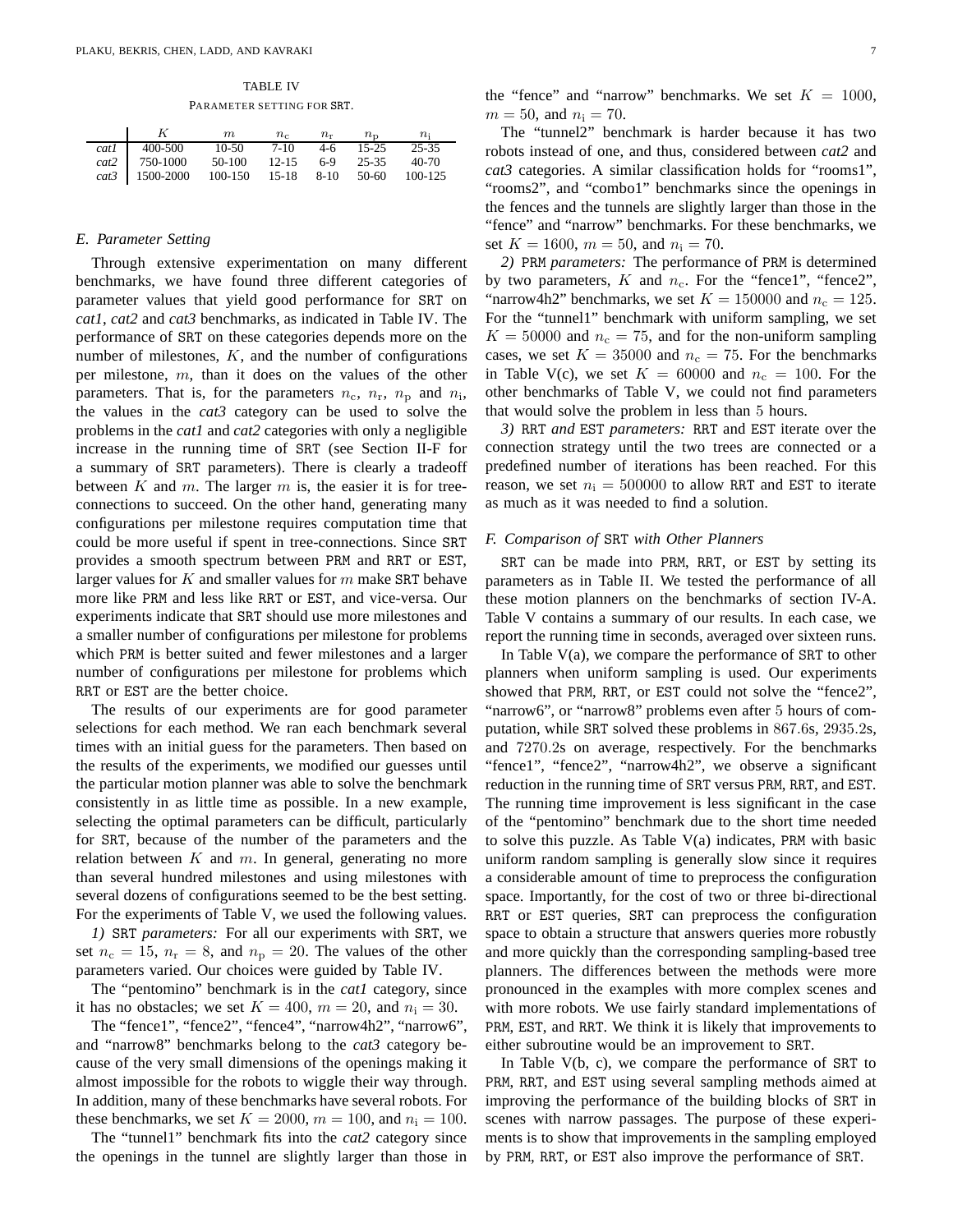# TABLE V COMPARING SRT TO PRM, RRT, AND EST.

| benchmark           | <b>PRM</b> | RRT      | EST    | SRT RRT  | SRT EST  |
|---------------------|------------|----------|--------|----------|----------|
| fence1              | 5638.80s   | 7209.00s | Х      | 114.60s  | 351.00s  |
| fence <sub>2</sub>  | 14007.00s  |          | Х      | 868.18s  | 872.78s  |
| fence4              |            | Х        | Х      | 3307.40s | 3158.51s |
| random4             |            | 6133.80s | Χ      | 2242.39s | 1577.97s |
| narrow4h2           | 14809.20s  | 9045.00s | Х      | 1666.95s | 1290.25s |
| narrow6             |            |          | Х      | 3131.71s | 2935.10s |
| narrow <sub>8</sub> |            |          | Х      | 7270.20s | 7525.80s |
| pentomino           |            | 168.48s  | 47.38s | 58.29s   | 19.89s   |

(a) Summary of the results when uniform random sampling is used.

| sampling  | PRM     | RRT       | EST             | SRT RRT | SRT EST |
|-----------|---------|-----------|-----------------|---------|---------|
| uniform   | 463.83s |           | л               | 89.35s  | 85.31s  |
| qaussian  | 409.22s | $\Lambda$ | xz<br>л         | 51.45s  | 77.41s  |
| bridge    | 377.86s | л         | xz<br>л         | 38.54s  | 84.27s  |
| obstacle1 | 335.67s | л         | xz<br>Λ         | 38.84s  | 43.78s  |
| obstacle2 | 334.75s |           | xz<br>$\Lambda$ | 44.27s  | 36.30s  |

(b) Summary of the results for the "tunnel1" benchmark when several sampling methods are used.

| benchmark           | PR.M     |           |  |   |                      |           |         |           |  |  |  |  |  |  |  |  |  |  | RRT | EST |  | <b>SRT RRT</b> |  | SRT EST |
|---------------------|----------|-----------|--|---|----------------------|-----------|---------|-----------|--|--|--|--|--|--|--|--|--|--|-----|-----|--|----------------|--|---------|
| tunnel <sub>2</sub> | 2697.67s | obstacle2 |  |   | 262.75s<br>obstacle2 |           | 290.96s | obstacle2 |  |  |  |  |  |  |  |  |  |  |     |     |  |                |  |         |
| rooms1              | 2391.54s | obstacle2 |  | Х | 193.00s              | obstacle2 | 149.17s | obstacle2 |  |  |  |  |  |  |  |  |  |  |     |     |  |                |  |         |
| rooms2              | 4448.97s | obstacle1 |  |   | 542.96s              | obstaclel | 406.77s | obstacle1 |  |  |  |  |  |  |  |  |  |  |     |     |  |                |  |         |
| combo1              | 36.12s   | obstacle1 |  |   | <sup>1</sup> 36.59s  | obstacle1 | 190.89s | obstacle1 |  |  |  |  |  |  |  |  |  |  |     |     |  |                |  |         |

(c) Summary of the results for many benchmarks when several sampling methods are used.

Only the best average running time and the sampling method used to obtain it are indicated.

Entries for RRT and EST show average time per query. Entries for PRM, SRT[RRT] and SRT[EST] show average time to build the roadmap and then solve ten random queries; average time per query is not shown separately since it is less than 0.1s. Entries marked with X show that the problem could not be solved even after 5 hours of computation. Entries in bold show the best running time across the row. Each running time is obtained as an average of sixteen runs.

Table V(b) contains the results of our experiments for the "tunnel1" benchmark. RRT and EST were not able to solve the queries even after 5 hours of computation. We believe this is due to the small dimensions of the tunnel that barely allow the robot to move making it hard for RRT and EST to connect queries on the opposite sides of the tunnel. Such connections require RRT and EST to first gear the exploration from query configurations towards the openings of the tunnel and then progress inside the tunnel. This is difficult since in their opportunistic approaches RRT and EST spend most of the time trying to connect configurations on the opposite sides of the dividing wall, which does not have any openings. On the other hand, PRM is able to solve this problem even when uniform sampling is used due to the large number of samples it generates making it possible to connect some configurations inside the tunnel. The large number of samples needed, however, takes its toll on the running time of PRM. The performance of PRM can be improved by using different sampling methods, especially obstacle-based methods. As shown in Table V(b), the average running time of PRM is reduced from 463.83s to 334.75s when uniform and obstacle-based sampling are used, respectively. SRT, which retains the global sampling property of PRM, is able to offer to RRT and EST easier tree connections which could have some of their configurations inside the tunnel or near the openings of the tunnel. In this way, SRT is able to perform better than PRM, RRT, and EST.

Furthermore, as our experiments indicate, improvements to the sampling done by PRM carry over to SRT. As an example, the average running time of SRT[RRT] is reduced from 89.35s to 38.84s and the running time of SRT[EST] is reduced from 85.31s to 36.30s when uniform and obstacle-based sampling are used, respectively. Similar results were obtained for other benchmarks, as summarized in Table V(c).

In Table  $V(c)$ , we summarize the results of our experiments for the "tunnel2", "rooms1", "rooms2", and "combo1" benchmarks. In addition to the average running time, we also indicate the sampling method, i.e., uniform, gaussian, bridge, obstacle1, or obstacle2, that was most effective. Similar to the performance on the "tunnel1" benchmark, RRT and EST did not solve any of the benchmarks in less than 5 hours despite the sampling method used. The performance of PRM was improved by the non-uniform sampling methods, and as in the "tunnel1" benchmark, the improvements were more significant when the obstacle-based sampling methods were used. As indicated in Table V(c), these improvements carried over to SRT reducing its running time to a fraction of the running time of PRM.

## *G. Discussion and Insights on Sampling Methods*

It is well known that PRM, RRT and EST are sensitive to the interplay between the distance metric and the incremental planner [4], [39]. We also made this observation in our experiments. In environments with thin features, in particular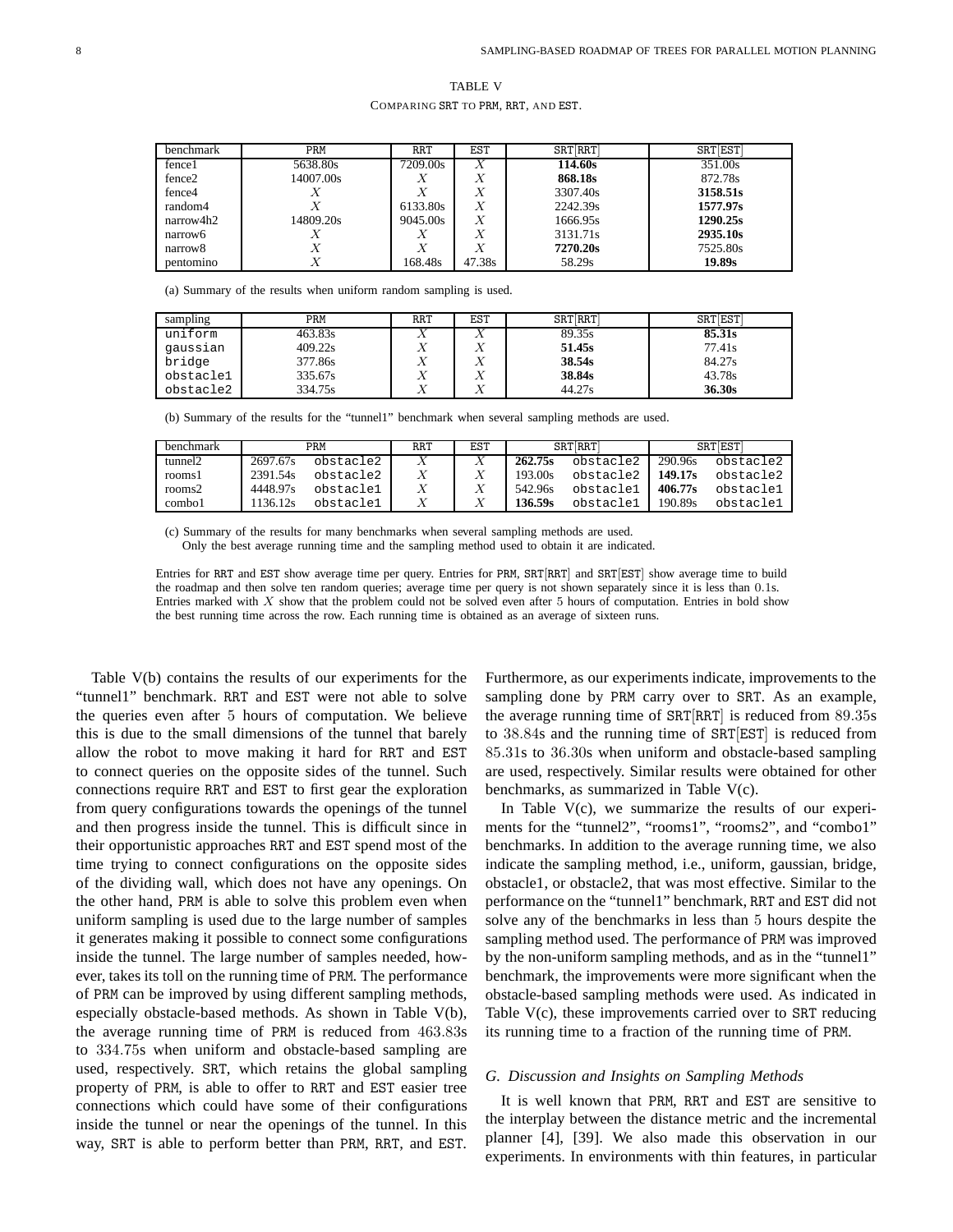the "fence", "rooms", and "combo" environments, RRT and EST tended to produce many configurations that were stuck near the obstacles. As both RRT and EST are opportunistic, it is difficult for these methods to abandon the current region of the configuration space and explore other regions that might lead to successful connections. As part of SRT, RRT and EST may still get stuck on particular regions when connecting two trees. However, these connections run only for few iterations and immediately after, RRT and EST explore new regions as they try to connect other trees. Thus, SRT allows RRT and EST to quickly explore many different regions significantly improving the likelihood for successful connections. In environments with a single narrow feature, RRT and EST are forced to do a similar amount of work to answer a single query to the preprocessing phases of PRM or SRT. This phenomena also accounts for the better performance of RRT on the random example compared to other examples where solving a query can often be done without considering the whole configuration space. Finally, we believe that the efficiency of SRT derives in part from offering the tree-based planners easier queries as they come from the nearest neighbor clustering and also from the fact that RRT and EST make use of locality and are capable of answering easier queries while avoiding difficult and irrelevant parts of the configuration space.

Our planner has several opportunities for early exit. In collision detection, bisection checking on a path allows for early exit for paths with many collisions. In the PRM layer, only checking edges between different components improved the running time. Also, the tree-based planners can make an early exit by quickly checking  $n<sub>p</sub>$  close pairs for connection with a straight-line planner before running bi-directional RRT or EST. Since SRT uses all of these exit opportunities, the time improvements are most significant.

In some of our experiments, the running time of SRT was far superior to PRM. This occurs for several reasons. SRT checks fewer edges but works harder for each edge. Also, the nearest neighbor queries lead to super-linear growth in the running time. On more difficult examples, PRM needs many milestones to succeed and the kd-tree has many points in it. As the number of points in the tree grows, this cost begins to dominate the running time since it is the only super-linear cost in the implementation. The hierarchical representation of SRT yields much smaller trees and this problem does not manifest as seriously.

Our experiments confirmed an observation that has been made earlier about PRM. Uniform random sampling is very easy to implement and in many cases the simplest way to solve a path planning problem, but it is not always the most efficient. Our experiments also indicate that improvements in the sampling methods used by PRM, RRT, or EST improve the performance of SRT. By exploiting efficient sampling schemes, such as EST and RRT, a planner with better performance is obtained. Other combinations of sampling methods can be used, but a comprehensive testing of all combinations is not possible due to time and space limitations.

We also note that in the reported experiments  $q_{\text{init}}$  and  $q_{\text{goal}}$  were not used as milestone roots during the roadmap construction to make the problem even more difficult for SRT.



Fig. 3. Speedup of parallel SRT for the "fence2" benchmark with RRT as the local planner of SRT. Similar speedups are obtained for the other benchmarks.



Fig. 4. Distribution of computation of parallel SRT for the "fence4" benchmark with RRT as the local planner of SRT running on 22 processors. Similar distributions of computation are obtained for the other benchmarks.

## *H. Measuring Parallel Efficiency*

To measure the parallel efficiency of SRT, we ran on various benchmarks the parallel code with 1, 2, 4, 8, 16 and 22 processors - the maximum number of processors we had available. Run times are averaged over sixteen runs. In Table VI, we report results for SRT with RRT and EST as its local planners. In each case, we report time with 1 and 22 processors (time[1] and time[22]). Also, for the parallel runs, we report the percentage of time spent in milestone computation (mc), edge computation, (ec), communication (comm), waiting (idle), and parallel efficiency (eff), which is calculated by  $t_s/(t_f \cdot N)$ , where  $t_s$  is sequential time,  $t_p$  is parallel time, and  $N$  is the number of processors.

The plot in Fig. 3 is for "fence2" and indicates the speedup obtained for different numbers of processors. The plot in Fig. 4 is for "fence4" and presents logged data showing how processors spend their time. These plots are characteristic of the behavior of the algorithm on the other benchmarks as well.

The overall efficiency of the parallel SRT is reasonably high on average, 88.8%, and in all our experiments in the range 67−99%. We also had a benchmark where superlinear, 1.12%, speedup was obtained. The speedup graph in Fig. 3 is almost linear which suggests that the efficiency constant is not decaying with the number of processors. However, the parallel SRT places a load on the scheduler which is proportional to the number of processors. As the number of processors increases, this will eventually become a problem. A possible solution might be to increase the number of schedulers or to have a hierarchy of schedulers. This is left as future work [50].

Nevertheless, there are several advantages of the parallel SRT. It is fairly simple and makes little use of any blocking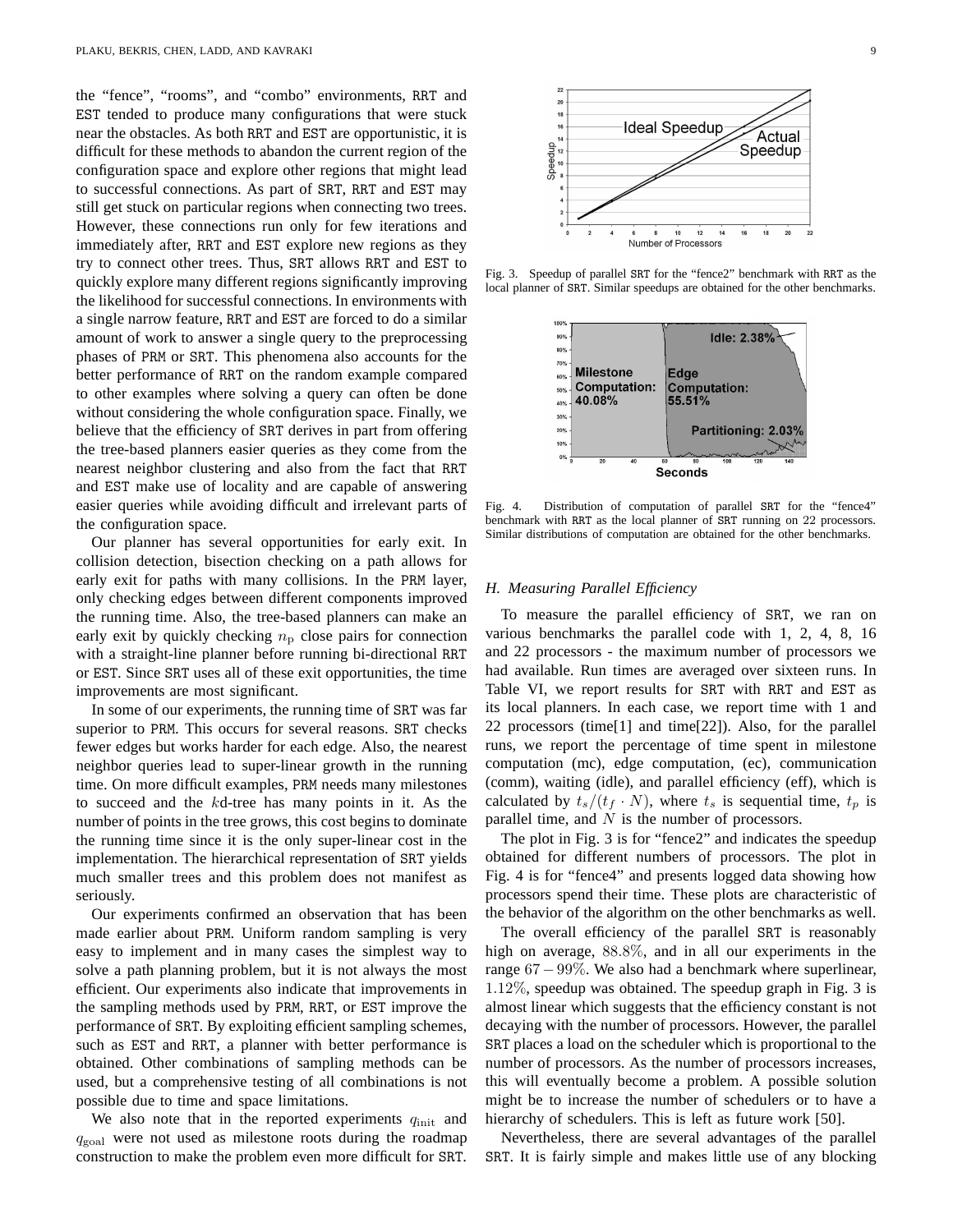| <b>TABLE VI</b>                     |
|-------------------------------------|
| PARALLEL SRT VERSUS SEQUENTIAL SRT. |

|                    | time[1]  |          | time[22] |        | mc    |       | ec        |       | comm |      | idle         |               | efi  |      |
|--------------------|----------|----------|----------|--------|-------|-------|-----------|-------|------|------|--------------|---------------|------|------|
| benchmark          | а        |          | a        |        |       |       | a         |       | a    |      | a            | b             | a    |      |
| fence <sub>2</sub> | 868.18   | 872.78   | 42.82    | 41.54  | 41.08 | 27.76 | 45.39     | 63.1  | 9.65 | 6.57 | 3.88         | $\angle .56$  | 0.92 | 0.95 |
| fence4             | 3307.40  | 3158.51  | 151.84   | 149.23 | 40.08 | 23.65 | 55.51     | 70.40 | 2.03 | 4.49 | 2.38         | $3.4^{\circ}$ | 0.99 | 0.96 |
| narrow4h2          | 1666.95  | 1290.25  | 93.21    | 79.51  | 39.02 | 27.15 | 50.28     | 58.13 | 6.18 | 9.36 | 4.52         | 5.36          | 0.81 | 0.74 |
| narrow6            | 3131.71  | 2935.10  | 173.41   | 176.15 | 45.00 | 26.05 | 45.09     | 65.33 | 6.92 | 5.83 | 2.99         | 2.79          | 0.82 | 0.76 |
| random4            | 2242.39  | 1577.97  | 125.56   | 107.83 | 30.36 | 13.17 | 64.12     | 78.97 | 3.91 | 4.88 | $.6^{\circ}$ | 2.98          | 0.81 | 0.67 |
| random-chain       | 10050.48 | 10691.09 | 512.28   | 551.93 | 23.30 | 21.86 | 72.19     | 74.29 | 2.21 | . 55 | 2.30         | 2.30          | 0.89 | 0.88 |
| puma-bars          | 8097.04  | 10207.89 | 327.32   | 414.10 | 2.48  | 2.06  | 87<br>.60 | 89.39 | 8.44 | .64  | .48          | 0.91          | .12  | 1.12 |

Columns (a) and (b) refer to data for SRT[RRT] and SRT[EST], respectively. Columns (time[1]) and (time[22]) show the running time in seconds of the sequential SRT and the parallel SRT with 22 processors, respectively. Columns (mc), (ec), (comm), and (idle) show the percentage of the running time of the parallel SRT spent in milestone computation, edge computation, communication, and idle, respectively. Column (eff) shows the efficiency of the parallel SRT.

communication. Milestone and edge computations are also nearly fully distributed and storage is also distributed evenly.

Virtually all of the communication overhead occurs during the edge computations. This stage would be the most reasonable place to attempt to make further improvements. The graph partition scheme we used in our implementation optimized the sum of the number of edges in the  $L_{P_i}$ 's. A better quantity to optimize would be to maximize the minimum number of edges over all  $L_{P_i}$ 's. This would favor better load balancing.

#### V. DISCUSSION

We observed in our experiments that SRT is a powerful planner which combines advantages of traditional samplingbased single query and multiple query planners. By varying SRT's parameters, a smooth spectrum between single query planners and PRM can be obtained from our implementation, as discussed in section IV-E. The sampling done in SRT has common attributes with earlier refinement and non-uniform sampling techniques used in PRM [32]. We believe that the efficiency of SRT derives (1) from offering the sampling-based tree planner easier queries as they come from the closest neighbor clustering and (2) the fact that the global sampling property of PRM is retained so that efficient sampling-based expansion heuristics, such as RRT and EST, do not get trapped.

Our planner was effective for high-dimensional problems, which were constructed by putting multiple non-convex rigid robots in various scenes. In many cases the advantages of SRT were striking. SRT is designed primarily as a multiplequery planner, but it should be noted that it is most effective for difficult planning problems. For such problems, distinction between single versus multiple query methods is not clear. If the initial and the goal configurations are known in advance, they should be used as roots of the milestones during the roadmap construction stage to make SRT even more efficient for single-query planning. Also, note that in difficult examples, we obtained a roadmap of the configuration space for a fraction of the cost of solving a single query by a sampling-based tree planner, such as RRT and EST.

The efficiency of SRT is not limited to the specific single query planners that we used. We observed that SRT exhibits similar behavior no matter whether RRT or EST is being used as its local planner. In fact, other sampling-based tree planners with good coverage properties can be substituted.

Furthermore, we suggested a parallel implementation of SRT and obtained an efficient division of labor allowing SRT to tackle problems of unprecedented complexity. We plan to scale our SRT implementation to a cluster with several hundred nodes. To do this, it is likely that some decentralization of the scheduling computations will become necessary [50]. Our goal is to apply our work to increasingly hard planning problems dealing with flexible robots [35], [37], [45], reconfigurable robots [56], manipulation planning [51], complex planning instances [52], and computational biology applications [6], [7].

## ACKNOWLEDGMENT

The authors would like to thank all the reviewers and members of the Physical and Biological Computing group at Rice University for their helpful comments and discussions.

#### **REFERENCES**

- [1] M. Akinc, K. E. Bekris, B. Y. Chen, A. M. Ladd, E. Plaku, and L. E. Kavraki, "Probabilistic roadmaps of trees for parallel computation of multiple query roadmaps," in *Interantional Symposium on Robotics Research*, ser. Springer Tracts in Advanced Robotics (STAR), D. Paolo and R. Chatila, Eds. Springer Verlag, 2003.
- [2] N. M. Amato. Motion planning benchmarks. Texas A&M University. [Online]. Available: http://parasol-www.cs.tamu.edu/dsmft/benchmarks/
- [3] N. M. Amato, B. Bayazit, L. Dale, C. Jones, and D. Vallejo, "OBPRM: An obstacle-based PRM for 3d workspaces," in *Robotics: The Algorithmic Perspective*, P. Agarwal, L. E. Kavraki, and M. Mason, Eds. AK Peters, 1998, pp. 156–168.
- [4] N. M. Amato, O. B. Bayazit, L. K. Dale, C. Jones, and D. Vallejo, "Choosing good distance metrics and local planners for probabilistic roadmap methods," *IEEE Transactions on Robotics and Automation*, pp. 442–447, 2000.
- [5] N. M. Amato and L. Dale, "Proabilistic roadmap methods are embarrasingly parallel," in *IEEE International Conference on Robotics and Automation*, 1999, pp. 688–694.
- [6] N. M. Amato, K. Dill, and G. Song, "Using motion planning to map protein folding landscapes and analyze folding kinetics of known native structures," in *International Conference on Research in Computational Molecular Biology*, April 2002, pp. 2–11.
- [7] M. S. Apaydin, D. L. Brutlag, C. Guestrin, D. Hsu, and J.-C. Latombe, "Stochastic roadmap simulation: An efficient representation and algorithm for analyzing molecular motion," in *International Conference on Research in Computational Molecular Biology*, April 2002, pp. 12–21.
- [8] J. Barraquand and J.-C. Latombe, "Robot motion planning: A distributed representation approach," *International Journal of Robotics Research*, vol. 10, no. 6, pp. 628–649, December 1991.
- [9] K. E. Bekris, B. Y. Chen, A. M. Ladd, E. Plaku, and L. E. Kavraki, "Multiple query motion planning using single query primitives," in *IEEE/RSJ International Conference on Intelligent Robots and Systems*, 2003, pp. 656–661.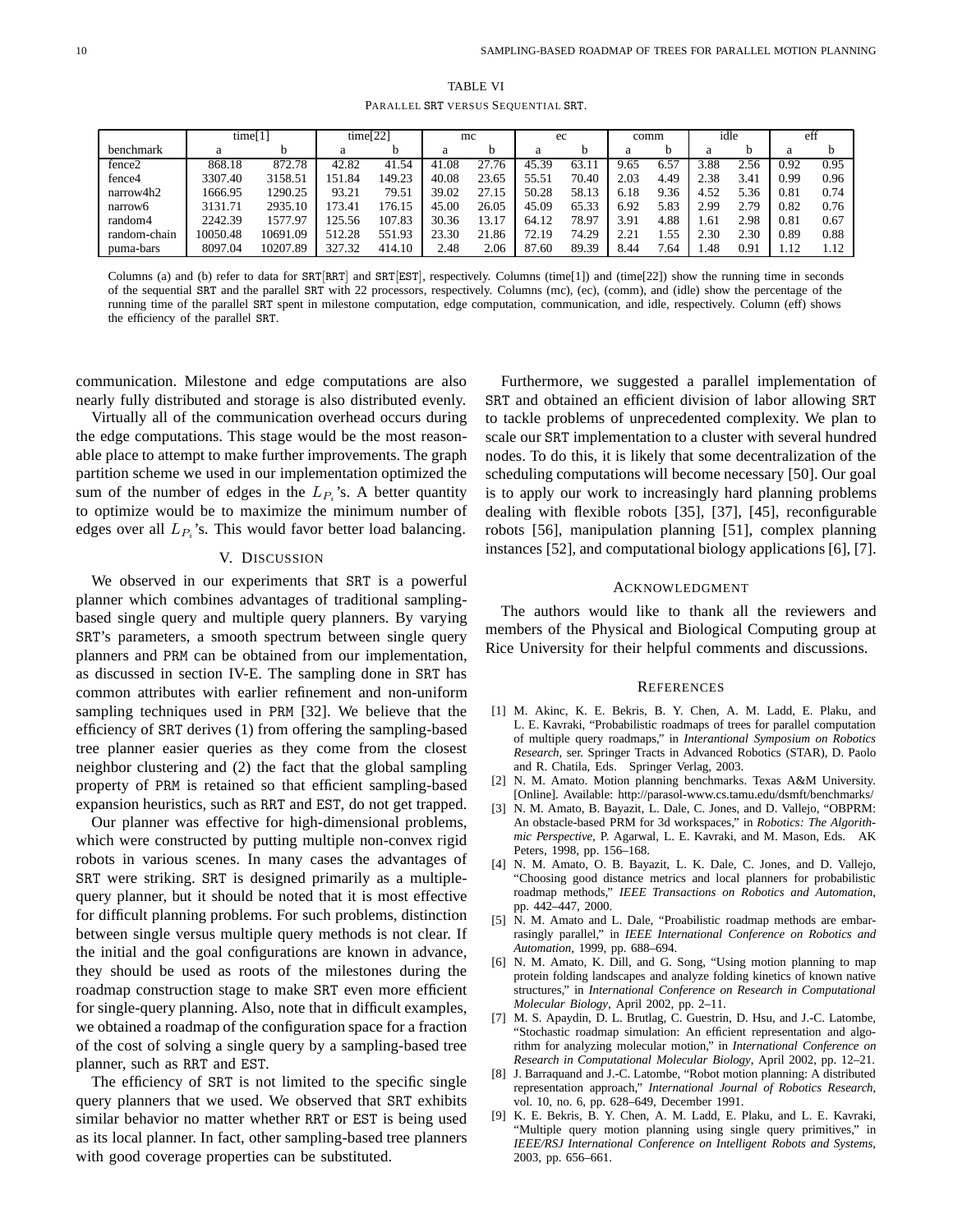- [10] P. Bessiere, E. Mazer, and J.-M. Ahuactzin, "The Ariadne's Clew algorithm," *Journal of Artificial Intelligence Research*, vol. 9, pp. 295– 316, 1998.
- [11] R. Bohlin and L. E. Kavraki, "A randomized algorithm for robot path planning based on lazy evaluation," in *Handbook on Randomized Computing*, P. Pardalos, S. Rajasekaran, and J. Rolim, Eds. Kluwer Academic Publishers, 2001, pp. 221–249.
- [12] V. Boor, M. H. Overmars, and A. F. van der Stappen, "The gaussian sampling strategy for probabilistic roadmap planners," in *IEEE International Conference on Robotics and Automation*, 1999, pp. 1018–1023.
- [13] M. S. Branicky, S. M. LaValle, K. Olson, and L. Yang, "Quasirandomized path planning," in *IEEE International Conference on Robotics and Automation*, 2001, pp. 1481–1487.
- [14] S. Carpin and E. Pagello, "On parallel RRTs for multi-robot systems," in *8th Conference of the Italian Association for Artificial Intelligence*, 2002, pp. 834–841.
- [15] D. J. Challou, D. Boley, M. L. Gini, and V. Kumar, "A parallel formulation of informed randomized search for robot motion planning problems," in *IEEE International Conference on Robotics and Automation*, 1995, pp. 709–714.
- [16] D. J. Challou, M. L. Gini, and V. Kumar, "Parallel search algorithms for robot motion planning," in *IEEE International Conference on Robotics and Automation*, 1993, pp. 46–51.
- [17] M. de Berg, M. van Kreveld, and M. H. Overmars, *Computational Geometry: Algorithms and Applications*. Berlin: Springer, 1997.
- [18] B. Donald, P. Xavier, J. Canny, and J. Reif, "Kinodynamic motion planning," *Journal of the ACM*, vol. 40, pp. 1048–1066, 1993.
- [19] S. A. Ehmann and M. C. Lin, "Geometric algorithims: Accurate and fast proximity queries between polyhedra using convex surface decomposition," *Computer Graphics Forum - Proceedings of Eurographics*, vol. 20, pp. 500–510, 2001.
- [20] R. Geraerts and M. Overmars, "A comparitive study of probabilistic roadmap planners," in *Algorithmic Foundations of Robotics V*, J.-D. Boissonnat, J. Burdick, K. Goldberg, and S. Hutchinson, Eds. Springer-Verlag, 2002, pp. 43–58.
- [21] L. J. Guibas, C. Holleman, and L. E. Kavraki, "A probabilistic roadmap planner for flexible objects with a workspace medial-axis-based sampling approach," in *IEEE/RSJ International Conference on Intelligent Robots and Systems*, 1999, pp. 254–260.
- [22] D. Henrich, C. Wurll, and H. Wörn, "Multi-directional search with goal switching for robot path planning," in *International Conference on Industrial and Engineering Applications of Artificial Intelligence and Expert Systems*, 1998, pp. 75–84.
- [23] C. Holleman and L. E. Kavraki, "A framework for using the workspace medial axis in PRM planners," in *IEEE International Conference on Robotics and Automation*, 2000, pp. 1408–1413.
- [24] D. Hsu, L. E. Kavraki, J.-C. Latombe, R. Motwani, and S. Sorkin, "On finding narrow passages with probabilistic roadmap planners," in *Robotics: The Algorithmic Perspective*, P. Agarwal, L. E. Kavraki, and M. Mason, Eds. Wellesley, MA: A.K. Peters, 1998, pp. 141–154.
- [25] D. Hsu, R. Kindel, J.-C. Latombe, and S. Rock, "Randomized kinodynamic motion planning with moving obstacles," *International Journal of Robotics Research*, vol. 21, no. 3, pp. 233–255, 2002.
- [26] D. Hsu, J.-C. Latombe, and R. Motwani, "Path planning in expansive configuration spaces," in *IEEE International Conference on Robotics and Automation*, 1997, pp. 2719–2726.
- [27] D. Hsu, T. Jiang, J. Reif, and Z. Sun, "The bridge test for sampling narrow passages with probabilistic roadmap planners," in *IEEE International Conference on Robotics and Automation*, 2003, pp. 4420–4426.
- [28] P. Isto, "Constructing probabilistic roadmaps with powerful local planning and path optimization," in *IEEE/RSJ International Conference on Intelligent Robots and Systems*, 2002, pp. 2323–2328.
- [29] L. E. Kavraki, M. N. Kolountzakis, and J.-C. Latombe, "Analysis of probabilistic roadmaps for path planning," *IEEE Transactions on Robotics and Automation*, vol. 14, no. 1, pp. 166–171, February 1998.
- [30] L. E. Kavraki and J.-C. Latombe, "Probabilistic roadmaps for robot path planning," in *Practical Motion Planning in Robotics: Current Approaches and Future Challenges*, K. Gupta and A. P. del Pobil, Eds. West Sussex, England: John Wiley, 1998, pp. 33–53.
- [31] L. E. Kavraki, J.-C. Latombe, R. Motwani, and P. Raghavan, "Randomized query processing in robot motion planning," in *Proceedings of ACM Symposium on Theory of Computing*, 1995, pp. 353–362.
- [32] L. E. Kavraki, P. Svestka, J.-C. Latombe, and M. H. Overmars, "Probabilistic roadmaps for path planning in high-dimensional configuration spaces," *IEEE Transactions on Robotics and Automation*, vol. 12, no. 4, pp. 566–580, June 1996.
- [33] W. Kernighan and S. Lin, "An efficient heuristic procedure for partitioning graphs," *Bell System Technology Journal*, vol. 49, pp. 291–307, 1970.
- [34] A. M. Ladd and L. E. Kavraki, "Measure theoretic analysis of probabilistic path planning," *IEEE Transactions on Robotics and Automation*, vol. 20, no. 2, pp. 229–242, 2004.
- [35] ——, "Using motion planning for knot untangling," *International Journal of Robotics Research*, vol. 23, no. 7-8, pp. 797–808, 2004.
- [36] ——, "Fast exploration for robots with dynamics," in *Workshop on Algorithmic Foundations of Robotics*, 2004.
- [37] F. Lamiraux and L. E. Kavraki, "Planning paths for elastic objects under manipulation constraints," *International Journal of Robotics Research*, vol. 20, no. 3, pp. 188–208, 2001.
- [38] S. M. LaValle and M. S. Branicky, "On the relationship between classical grid search and probabilistic roadmaps," in *Algorithmic Foundations of Robotics V*, J.-D. Boissonnat, J. Burdick, K. Goldberg, and S. Hutchinson, Eds. Springer-Verlag, 2002, pp. 59–76.
- [39] S. M. LaValle and J. J. Kuffner, "Rapidly-exploring random trees: Progress and prospects," in *New Directions in Algorithmic and Computational Robotics*, B. R. Donald, K. Lynch, and D. Rus, Eds. AK Peters, 2001, pp. 293–308.
- [40] ——, "Randomized kinodynamic planning," *International Journal of Robotics Research*, vol. 20, no. 5, pp. 378–400, May 2001.
- [41] T.-Y. Lie and Y.-C. Shie, "An incremental approach to motion planning with roadmap management," in *IEEE International Conference on Robotics and Automation*, vol. 4, 2002, pp. 3411–3416.
- [42] S. R. Lindemann and S. M. LaValle, "Current issues in sampling-based motion planning," in *Interantional Symposium on Robotics Research*, ser. Springer Tracts in Advanced Robotics (STAR), D. Paolo and R. Chatila, Eds. Springer Verlag, 2003.
- [43] T. Lozano-Pérez and P. O'Donnell, "Parallel robot motion planning," in *Proc. IEEE Internat. Conf. on Robotics and Automation*, Sacramento, USA, 1991, pp. 1000–1007.
- [44] J. Michel, F. Pellegrini, and J. Roman, "Unstructured graph partitioning for sparse linear system solving," in *Solving Irregularly Structured Problems in Parallel*, ser. Lecture Notes in Computer Science, 1997, pp. 273–286.
- [45] M. Moll and L. E. Kavraki, "Path planning for variable resolution minimal-energy curves of constant length," in *IEEE International Conference on Robotics and Automation*, Barcelona, Spain, 2005.
- [46] M. Morales, S. Rodriguez, and N. Amato, "Improving the connectivity of PRM roadmaps," in *IEEE International Conference on Robotics and Automation*, 2003, pp. 4427–4432.
- [47] M. Overmars and P. Švestka, "A probabilistic learning approach to motion planning," in *Algorithmic Foundations of Robotics*, K. Goldberg, D. Halperin, J.-C. Latombe, and R. Wilson, Eds. A.K. Peters, 1995, pp. 19–37.
- [48] C. Papadimitriou and K. Steiglitz, *Combinatorial Optimization: Algorithms and Complexity*. Prentice Hall, 1982.
- [49] J. Phillips, L. E. Kavraki, and N. Bedrossian, "Spacecraft rendezvous and docking with real-time, randomized optimization," in *AIAA Guidance, Navigation, and Control*, 2003.
- [50] E. Plaku and L. E. Kavraki, "Distributed sampling-based roadmap of trees for large-scale motion planning," in *IEEE International Conference on Robotics and Automation*, Barcelona, Spain, 2005.
- [51] A. Sahbani, J. Cortés, and T. Siméon, "A probabilistic algorithm for manipulation planning under continuous grasps and placements," in *IEEE/RSJ International Conference on Intelligent Robots and Systems*, vol. 2, 2002, pp. 1560– 1565.
- [52] G. Sánchez and J.-C. Latombe, "On delaying collision checking in PRM planning: Application to multi-robot coordination," *International Journal of Robotics Research*, vol. 21, no. 1, pp. 5–26, 2002.
- [53] M. Strandberg, "Augmenting RRT-planners with local trees," in *IEEE International Conference on Robotics and Automation*, 2004, pp. 3258– 3262.
- [54] P. Švestka and M. Overmars, "Motion planning for car-like robots using a probabilistic learning approach," *International Journal of Robotics Research*, vol. 16, no. 2, pp. 119–143, 1997.
- [55] S. A. Wilmarth, N. M. Amato, and P. F. Stiller, "MAPRM: A probabilistic roadmap planner with sampling on the medial axis of the free space," in *IEEE International Conference on Robotics and Automation*, 1999, pp. 1024–1031.
- [56] M. Yim, D. G. Duff, and K. D. Roufas, "PolyBot: a modular reconfigurable robot," *IEEE International Conference on Robotics and Automation*, pp. 514–520, 2000.